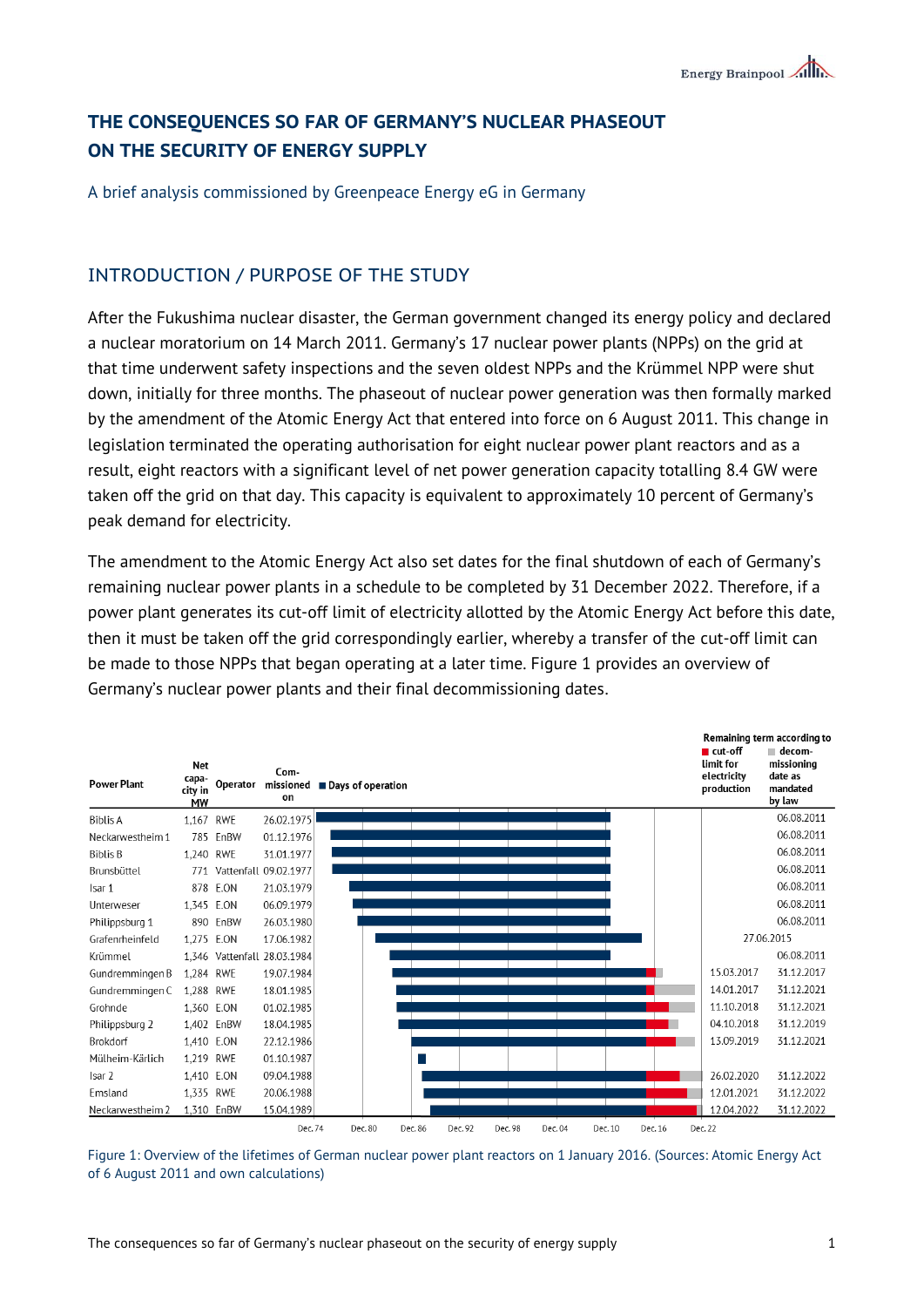The halfway point of Germany's phaseout of nuclear power has now been reached. Following the decommissioning in June 2015 of the Grafenrheinfeld NPP (with roughly 1.3 GW of installed capacity), another 10.8 GW of installed NPP capacity will be taken off the grid in the next six years until 31 December 2022 at the latest. At the same time as the nuclear phaseout has been ongoing, the share of renewable energies in electricity consumption, according to AG Energiebilanzen [Working Group on Energy Balances (AGEB)] (2016), has risen from 20.4 percent to 31.6 percent in the period from 2011 to 2015.<sup>1</sup>

In contrast, other European countries are building (Finland, France) or planning to build new NPPs or expand or replace existing ones (UK, Poland, Sweden, Czech Republic, Hungary). In the reasoning stated for these power plants, it is often argued that these NPPs are needed to guarantee the supply of electricity while keeping  $CO<sub>2</sub>$  emissions low.<sup>2</sup>

Given this background, the study will analyse the security of electricity supply in Germany while taking into account the country's nuclear phaseout and the parallel expansion of renewable power production.

# DEVELOPMENT OF SUPPLY SECURITY IN GERMANY

The effect that phasing out nuclear energy has on the security of supply depends on many more factors than just the installed capacity of a given technology. This study will describe three different indicators of supply security that can be applied during the timeframe of the nuclear phaseout: the SAIDI index of supply security, the plan for guaranteed capacity, and the demand for balancing power. Nuclear power production is only one of several different factors that influence the security of supply in the electricity system. The purpose of the study is to investigate supply security according to power plant capacity, not to discuss the distribution of electricity within Germany.

## THE SAIDI INDEX OF SUPPLY SECURITY

A central indicator of supply security is the System Average Interruption Duration Index (SAIDI). The SAIDI is published annually by Germany's Federal Network Agency and indicates the quality of supply by means of the average supply interruption per end consumer in minutes. Figure 2 shows index values for each year from 2006 to 2014.

When Germany's nuclear phaseout formally began on 6 August 2011, eight nuclear power plant reactors with a net installed capacity of altogether 8.4 GW were permanently taken off the grid on the same day. This deactivated NPP capacity was equivalent to 10 percent of Germany's annual peak load. However, during that year and the following year of 2012, the security of supply remained at a high level.

 $\overline{a}$ 

The consequences so far of Germany's nuclear phaseout on the security of energy supply 2

<sup>&</sup>lt;sup>1</sup> Value for 2015 according to preliminary information.

 $2$  See European Commission (2016), The Telegraph (2016) for the UK, Tagesschau (2016) for Sweden, Pester Lloyd (2015) for Hungary.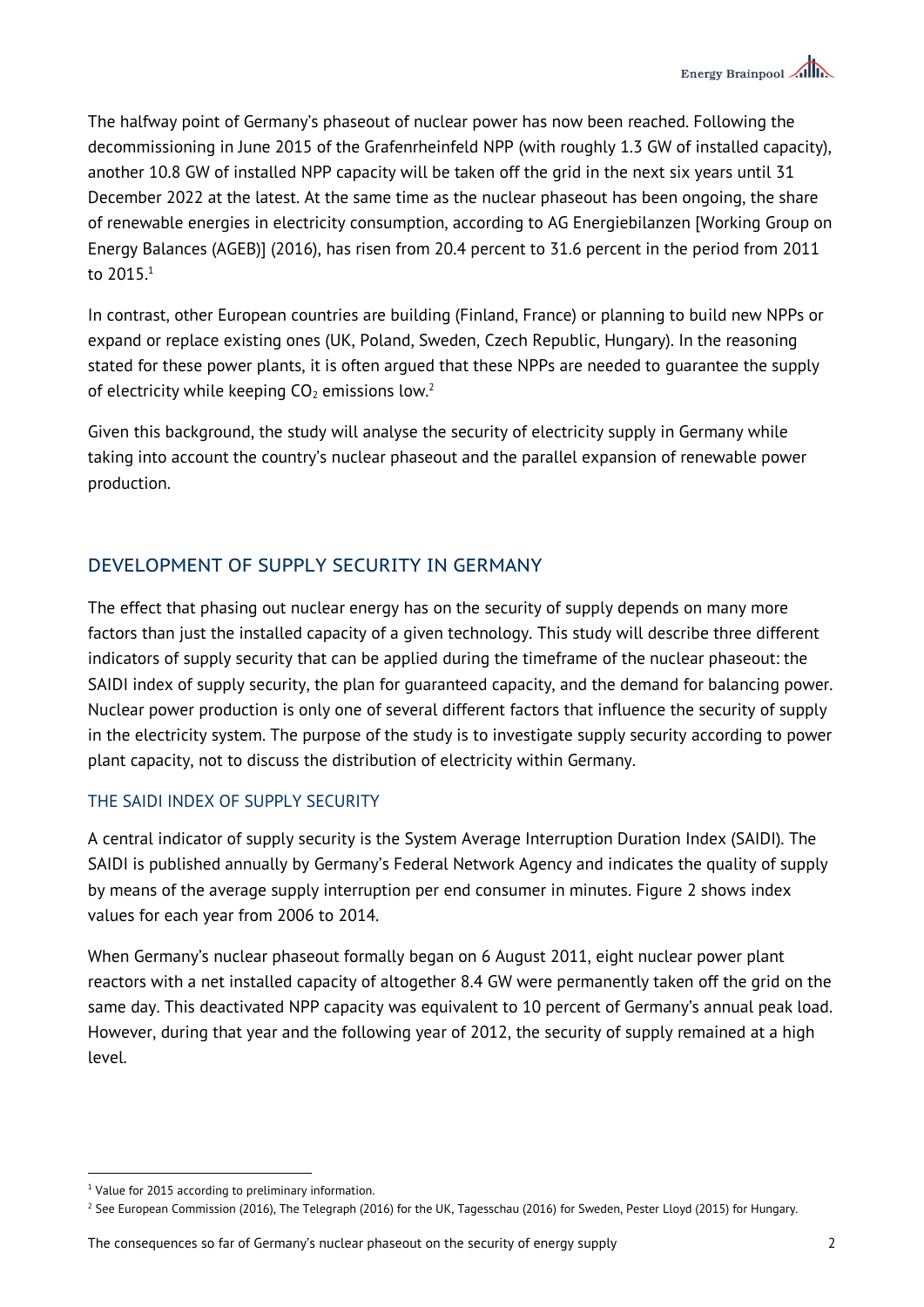

Figure 2: SAIDI values for Germany in an annual comparison. (Source: Federal Network Agency, 2015)

Although average supply interruption increased by one minute to 15.9 minutes from 2010 to 2012, this value was nevertheless about 30 percent lower than the statistic recorded in 2006. The Federal Network Agency (BNetzA) attribute the increase in the SAIDI in 2012 to a high increase in interruptions at the medium-voltage level caused by third parties<sup>3</sup> and to so-called retroactive disruptions<sup>4</sup> (BNetzA 2013). At the same time, the BNetzA excluded the energy revolution as a factor of significant influence regarding the quality of supply.<sup>5</sup> The increase in supply security in 2014, within the meaning of the SAIDI, was attributed in particular to fewer atmospheric effects caused by extreme weather conditions and fewer retroactive disruptions (BNetzA 2015a).

Some weather events can aggravate the supply situation at conventional power plants. During the hot summers of 2006 and 2007, some plants had to curtail output or even shut down entirely to avoid heating above permissible limits the river water used for cooling. In December 2015, low river levels at coal power plants led to breakdowns in power supply because these plants could not be supplied with coal by ship. The ENTSO-E report on supply security (ENTSO-E 2016) assesses Germany's overall risk of experiencing a supply deficit as low. Rather, the report says that Germany's grid faces the strain

1

 $3$  Caused by third parties means interruptions in supply that occur when persons, animals or vehicles come into contact with live power lines or that occur through digging or dredging (BNetzA 2015a).

<sup>4</sup> Retroactive disruptions are disturbances in an upstream or downstream network, in the facility of an end consumer, or an interruption in supply from plants feeding in power (BNetzA 2013).

<sup>5</sup> "*For the year under review, significant impact from the energy transition and an associated increase in decentralised production capacity on the*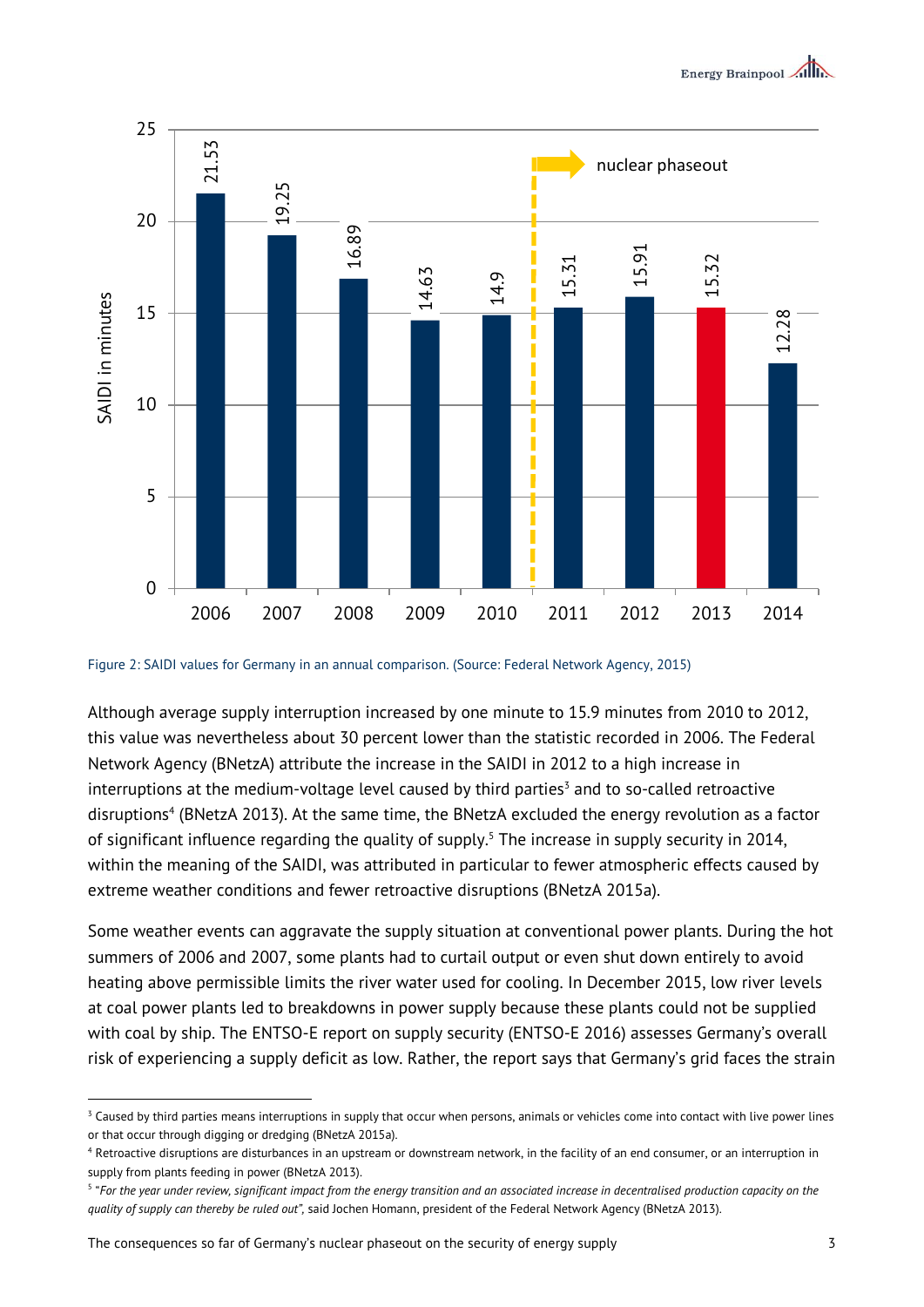of handling too much electricity; facilities must reduce output more and more frequently to avoid critical situations.

The average supply interruption has fallen overall in Germany even during the nuclear phaseout period and was only about 12 minutes in 2014, which corresponds to 99.998 percent supply security. However, a high share of conventional production capacity (in nuclear power) alone does not guarantee having a high level of supply security, as the European comparison for 2013 in Figure 3 shows.



Figure 3: SAIDI values for 2013 in a European comparison. (Source: CEER, 2015)

For example, Switzerland, with a 39 percent share of power production from nuclear energy, achieved a comparatively short average supply interruption of 15 minutes in 2013, whereas the UK (19 percent), Hungary (36 percent) and France (81 percent) had considerably longer average supply interruptions of 55, 67 and 68 minutes respectively. Definitive for the degree of supply security is therefore not the share of a particular production technology in the system but rather the overall situation regarding production and the grid.<br>
Situation regarding production regarding production and the grid.<br>
The grid production and the grid.<br>
Therefore not the share of a particular production regarding production an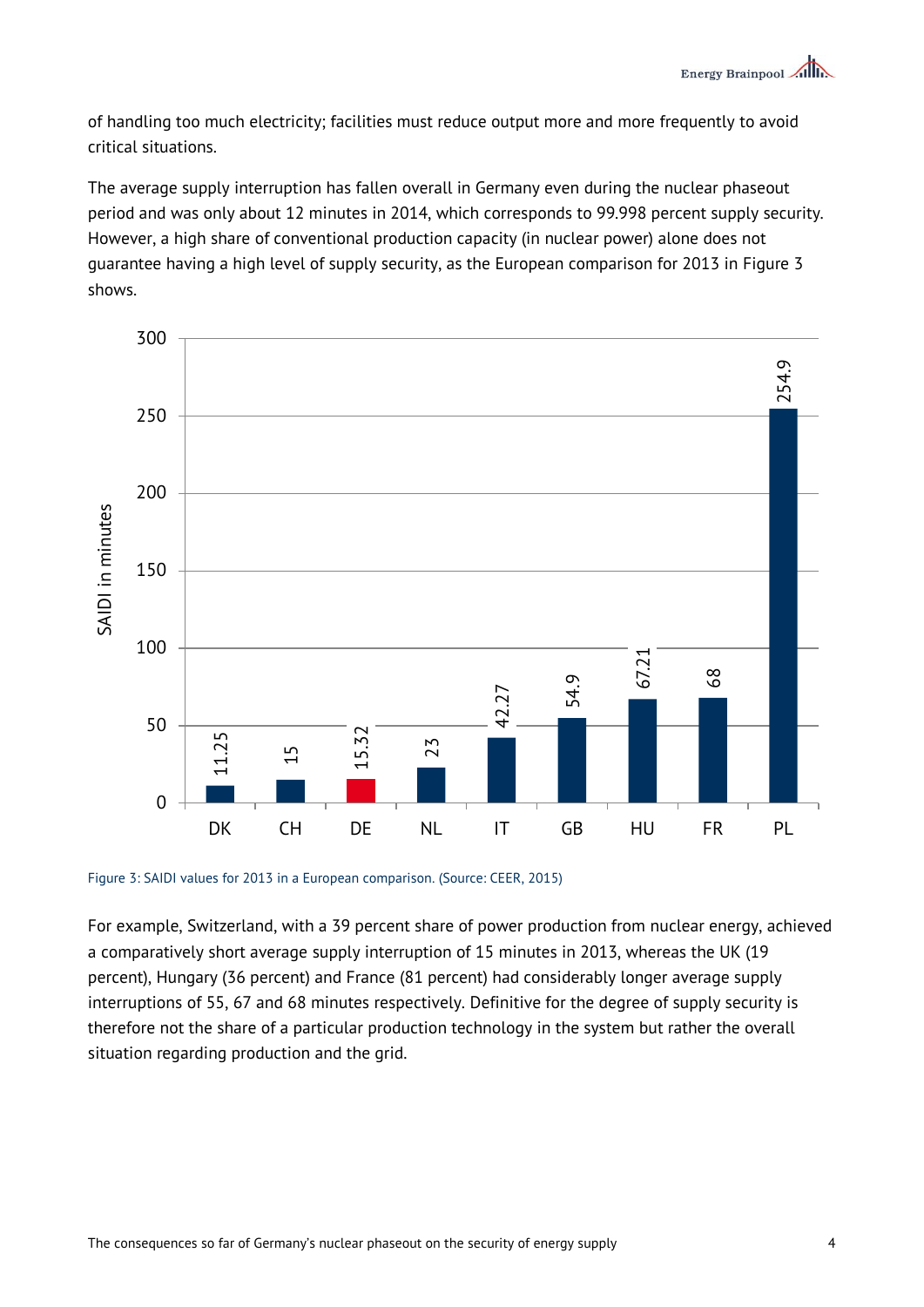## THE PLAN FOR GUARANTEED CAPACITY

A consideration of the present situation alone is not sufficient for assessing the security of supply. To ensure the future security of supply at a high level, a correspondingly installed power plant capacity must be available at the time of the highest demand for electricity. The following review assumes that grid expansion within Germany will be implemented as planned and that all delays and grid requirements will still be covered by the mechanics of grid reserves.

The plan for establishing guaranteed power plant capacity is shown in Figure 4. It is used for example in the *Leistungsbilanzbericht* [report on power balancing] from Germany's transmission system operators (ÜNB 2014). The starting point of the plan is the currently installed total net feed-in capacity available in Germany during the annual period when demand is at its peak.





However, this installed capacity is not fully available at the time of peak demand for the year because inspections/revisions, outages, reserve capacity for system services and capacity that cannot be used due to weather conditions all reduce guaranteed capacity. With one exception, these performancereducing factors are not predictable in the long run. Only inspections/revisions can be planned so that they do not occur during the annual period of peak load (not fully known in advance, but well assessable). Moreover, the annual peak load does not need to be fully covered; some demand for power is flexible and responds to high electricity prices or can be controlled directly by the grid operator. The difference between the remaining load to be covered and guaranteed capacity has long been an important factor in the planning of supply security.

The Green Paper on the Electricity Market (BMWi [German Ministry for Economic Affairs and Energy] 2014) shows a remaining capacity of about 10 GW and refers to the report on power balancing by Germany's transmission system operators (TSOs). Judging from this figure, Germany's nuclear phaseout is accompanied by high overcapacity. The Green Paper also points out that this is not unusual in Europe and indicates that the electricity markets relevant for Germany boast an overcapacity of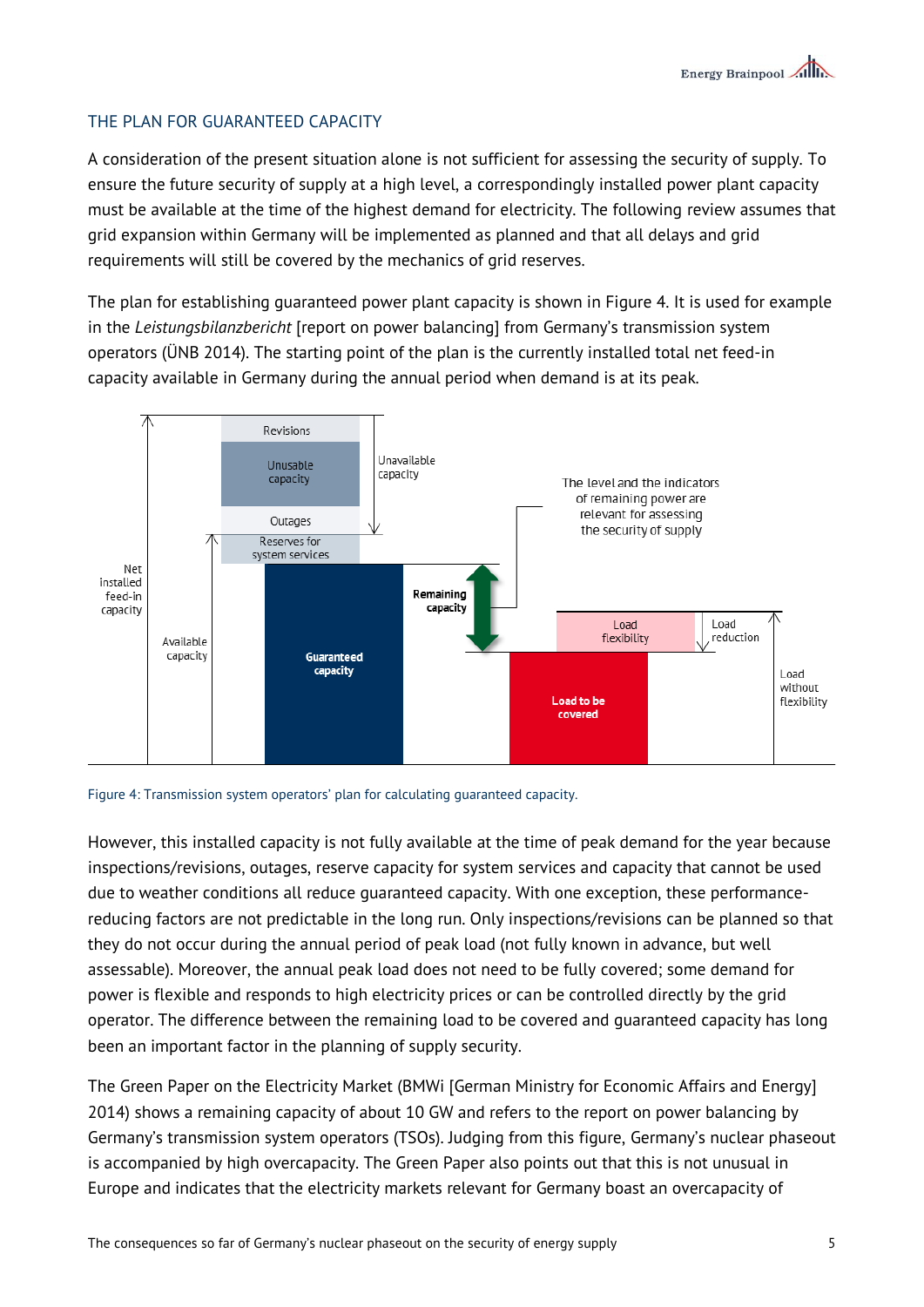altogether 60 GW. This volume is available to individual countries of course only to the extent of cross-border transfer capacities. In the medium term, the BMWi does not expect capacity to be scarce in a strongly interconnected European electricity market.

The impact of Germany's nuclear phaseout on remaining capacity is reviewed below. The starting point of the analysis is thereby the development of installed capacity in 2011 and 2015 according to Fraunhofer (2016) and future power plant capacity according to estimations in the current 2016 EU Reference Scenario of the European Commission (2016a). Figure 5 shows capacity development in comparison to Germany's annual peak load of 84 GW according to Germany's TSOs (ÜNB 2015).



#### Figure 5: Installed capacity in Germany compared to annual peak load.

Wherever possible, the analysis has selected conservative assumptions to make sure that the security of supply is not overestimated. The estimations of guaranteed and available capacity are shown below in Table 1 together with the sources of information. A zero percent contribution towards supply security is shown for photovoltaics because Germany's annual peak load occurs after sundown on winter weekdays. Here it can be noted that the dynamic development of combining photovoltaics and household power storage will have an increasingly positive effect in future on the security of supply.

According to figures from the BMWi [German Ministry for Economic Affairs and Energy], wind power can guarantee 7 percent of installed capacity; in other words, it provides a regional balancing effect. On land or at sea, there is enough wind blowing during the period of annual peak load to guarantee 7 percent of electricity feed-in. The larger the area taken into account for wind power, the greater the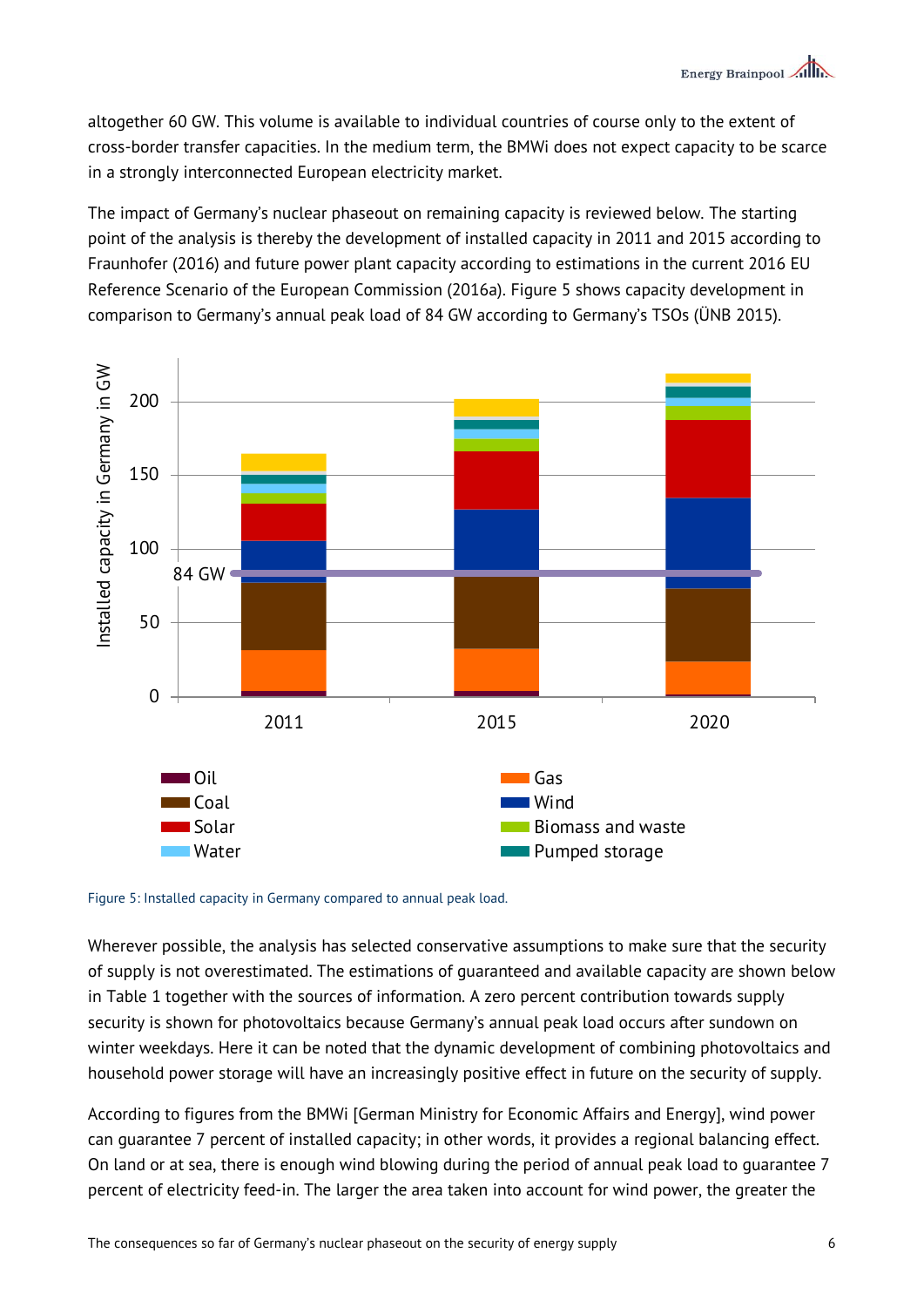contribution towards guaranteed capacity. The BMWi assumes that the figure goes up to 14 percent if all of Europe is taken into account.

| <b>Source of energy</b>                               | Guaranteed availability in % of Source of information<br>installed capacity |                 |
|-------------------------------------------------------|-----------------------------------------------------------------------------|-----------------|
| Solar                                                 | $\overline{0}$                                                              | TSO (2014)      |
| Wind power                                            | 7                                                                           | BMWi (2014)     |
| Hydropower (run-of-river and<br>storage power plants) | 58                                                                          | Own calculation |
| <b>Biomass plants</b>                                 | 64                                                                          | Own calculation |
| Pumped-storage power plants                           | 80                                                                          | TSO (2014)      |
| Fossil-fuel power plants                              | 85                                                                          | Prognos (2015)  |
| Nuclear power plants                                  | 91.54                                                                       | IAEA (2015)     |

Table 1: Estimations of the capacity available from different power-generating technologies.

For power plants in which output can be easily controlled, the share of installed capacity that is guaranteed is naturally much higher because their energy sources are mostly stored and can be purposefully supplied to the facility as needed. Depending on the technical design of the plant, a comparatively high share of guaranteed capacity can be achieved. On average, this share is 58 percent for run-of-river and storage hydropower plants, more than 64 percent and 80 percent respectively for biomass and pumped-storage power plants, and up to almost 92 percent for nuclear power plants.

Figure 6 shows guaranteed availability in comparison to actual installed capacity for each technology. Despite the nuclear phaseout, available power plant capacity expanded from 2011 to 2015. Compared to the annual peak load at a consistent level of 84 GW (according to data from TSOs in 2015), grid operators had enough capacity in reserve for system services in 2011 (6.4 GW) and 2015 (13.4 GW). According to the TSO power balance report, up to 5 GW should be available for this purpose; this is the sum of primary balancing or control reserve, positive secondary balancing or control reserve and minutes reserve. It is not expected that supply security will be facing any strain in this context during the years up to 2020.

The potential for flexibility identified in Energy Brainpool/Fraunhofer IWES (2015) would help to achieve consistently high security of supply more cheaply. Power plants needed only during the period of annual peak demand are economically inefficient due to their lower number of operating hours. Some rapidly realisable options for flexibility are included in Figure 6 and taken into consideration in flexible annual peak demand. Intelligent and flexible planning for the utilisation of existing biomass plants, taking into account the availability of other thermal power plants, decreases peak demand by about 1.7 GW; demand-side management (DSM) in industry decreases peak demand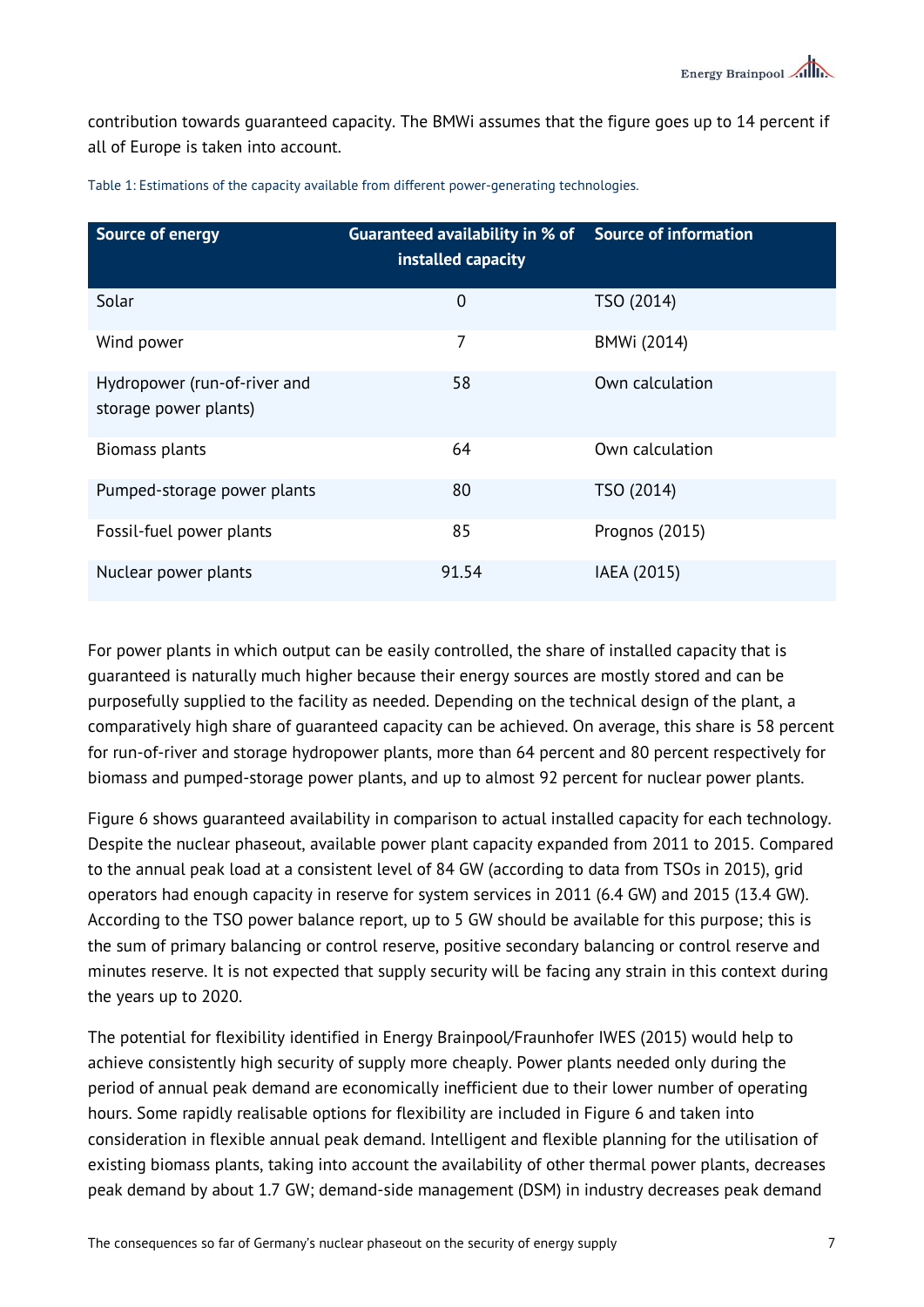by 2 GW and in households by another 600 MW.<sup>6</sup> Potential short-term flexibility adds up to a decrease in demand of 4.4 GW. A cross-border approach towards supply security reduces costs even more; the flexible annual peak load indicated in Figure 6 below represents an assessment by the study's authors; however, there is still a need for further investigation.



Figure 6: Guaranteed capacity in Germany compared to annual peak load with flexible load and power generation.

In subsequent years of the energy revolution, the expansion of renewable energies is expected to be based largely on wind and photovoltaic facilities. To then be able to continue ensuring a high level of supply security in an energy system based on renewables, it will be necessary to use options for flexibility (see Energy Brainpool/Fraunhofer IWES 2015). Options such as short-term storage (batteries) and long-term storage (power-to-gas) can contribute on the power generation side to increasing the security of supply. Flexibility on the demand side (DSM) will also take on particular importance. By applying DSM, annual peak demand can be reduced based on (operational) business considerations. To this end, further adjusting to the conditions of the electricity market will be needed; to a certain extent this is already being implemented through the Electricity Market Act (see Energy Brainpool / Fraunhofer IWES, 2015).

 $\overline{a}$ 

<sup>&</sup>lt;sup>6</sup> In households, present demand can be flexible in the short term only to a limited degree, but there are good figures for the installation of decentralized home electricity storage units, a technology which will in principle also allow more short-term flexibility in future.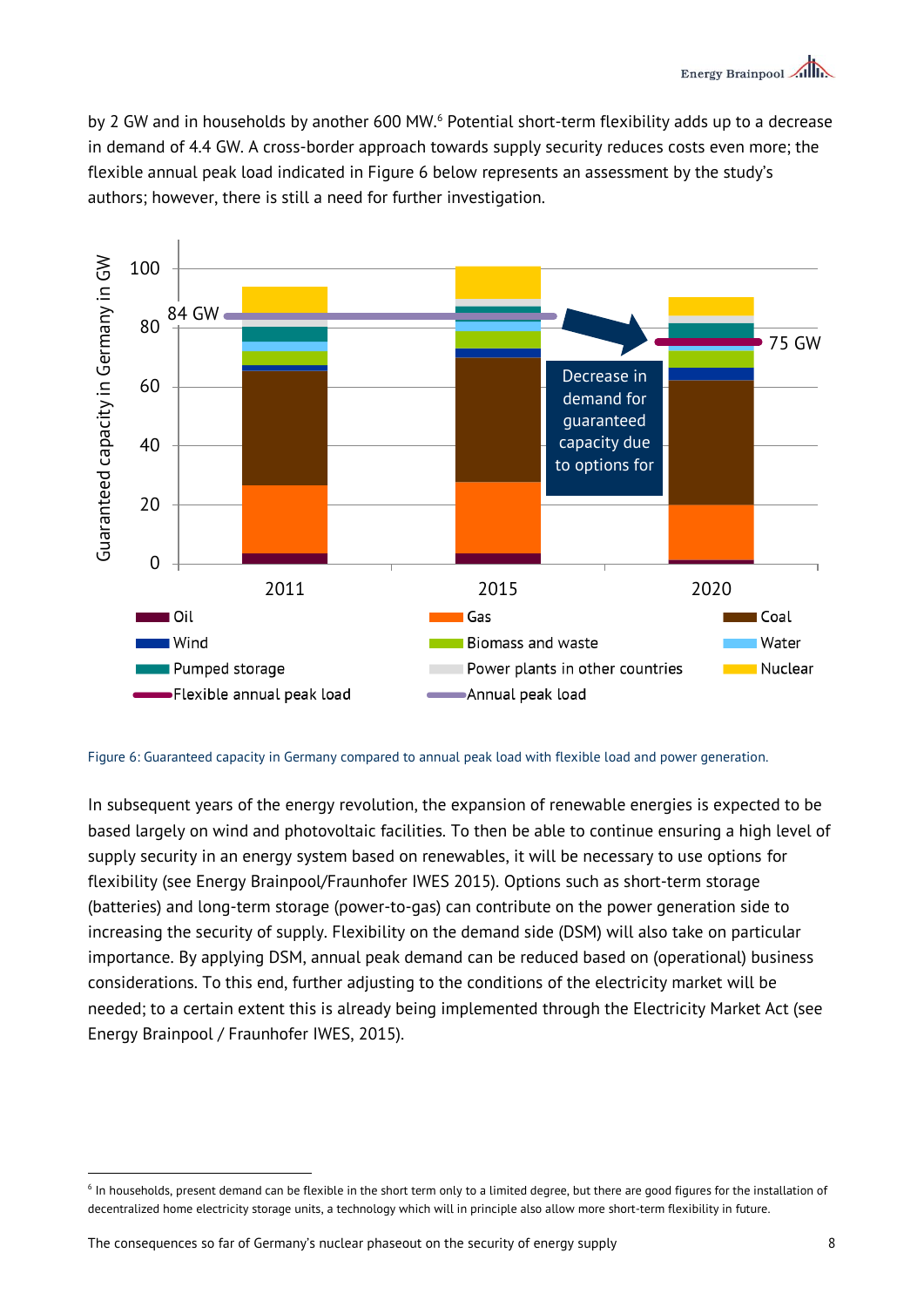### THE DEMAND FOR BALANCING POWER

Another approach for considering the security of supply in the period after 2011 is the need for and the use of balancing power. Balancing power (or control power) is always used when short-term adjustments in power feed-in are needed by the grid operator. This is regularly the case because the flow of electricity within a quarter of an hour is not balanced by the market but only by the transmission system operator (TSO). The grid operator must also intervene when there are errors in forecasting, when failures occur in power plants or parts of the grid, or when consumers do not use electricity as expected. Primary control reserve (PCR) compensates deviations in feed-in to the grid and offtake from the grid at very short notice, while secondary control reserve (SCR) and minutes reserve (MR) compensate in the medium term.



Figure 7: Average demand for balancing power in Germany and cooperating countries. (Source: 50Hertz, 2016)

Both the average demand for balancing power (Figure 7) and the average use of balancing power (Figure 8) have fallen in comparison with demand and use in 2011. Furthermore, as seen in Figure 8, the quantity of balancing power required in situations calling for comparatively high amounts of balancing power have declined. TSOs have therefore not needed to access high levels of contracted control power as frequently as before.

This evaluation of balancing power (also called control energy or control power) shows that during the period of the nuclear phaseout grid operators on average needed less control power to operate the grid with stability. Moreover, during the same period, the volume of control power needed by transmission system operators to balance the grid declined (see this development as indicated in quantiles in Figure 8).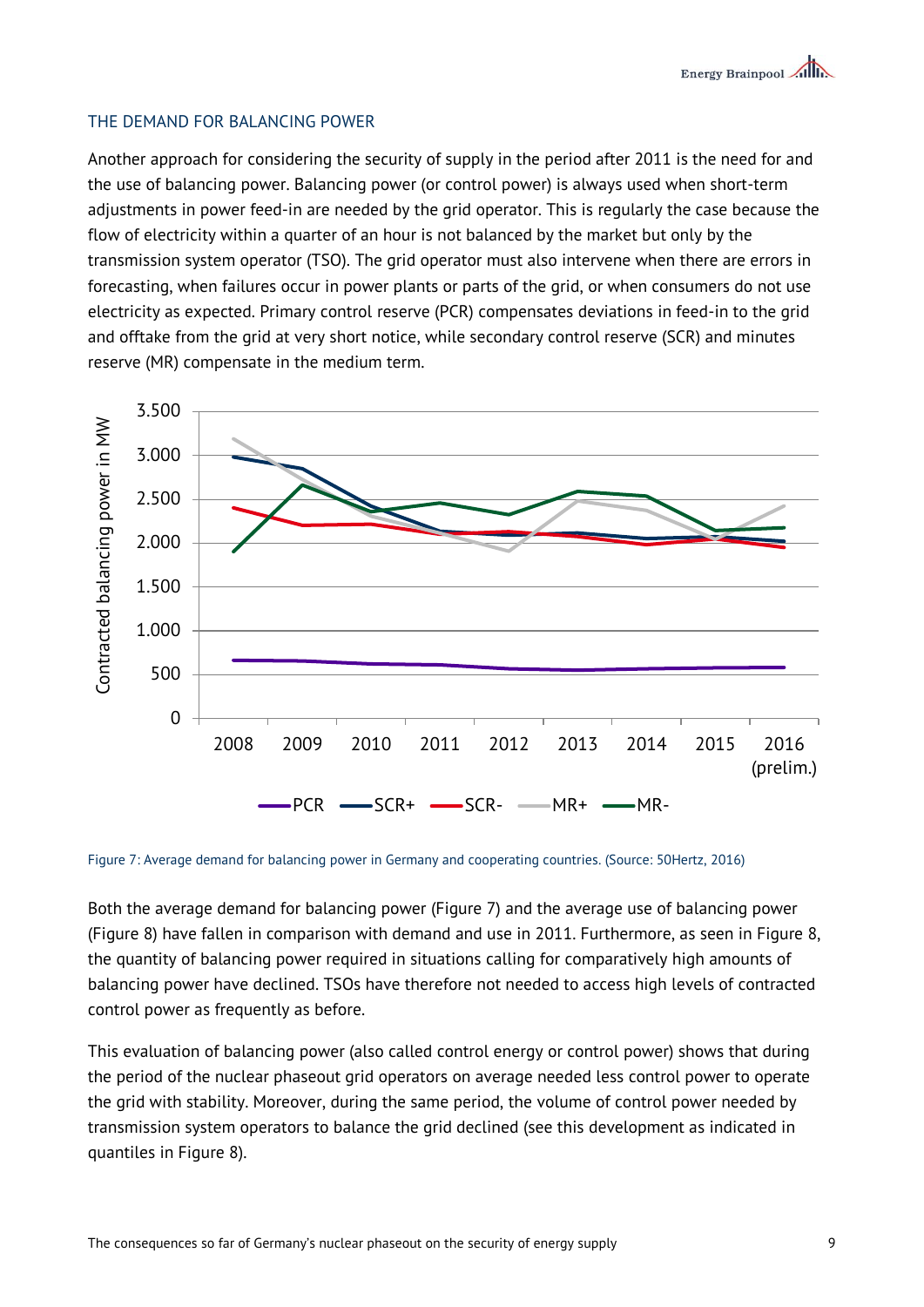

Figure 8: The average retrieval of balancing energy and a sample high level of balancing energy required in the respective year, expressed in quantiles/percentiles (95% quantile: the top 5 percent of the highest call-ups of control power in the respective year were above the shown value). (Source: 50Hertz, 2016)

Moreover, despite the uncertainty of meteorological forecasts, the expansion of intermittent renewable energies during this period has not led to higher demand altogether for balancing power. It is generally believed that the underlying reasons for this decline in demand for balancing power are the improved cooperation of grid operators at the national and European level as well as an intensification of short-term trade during this period of time.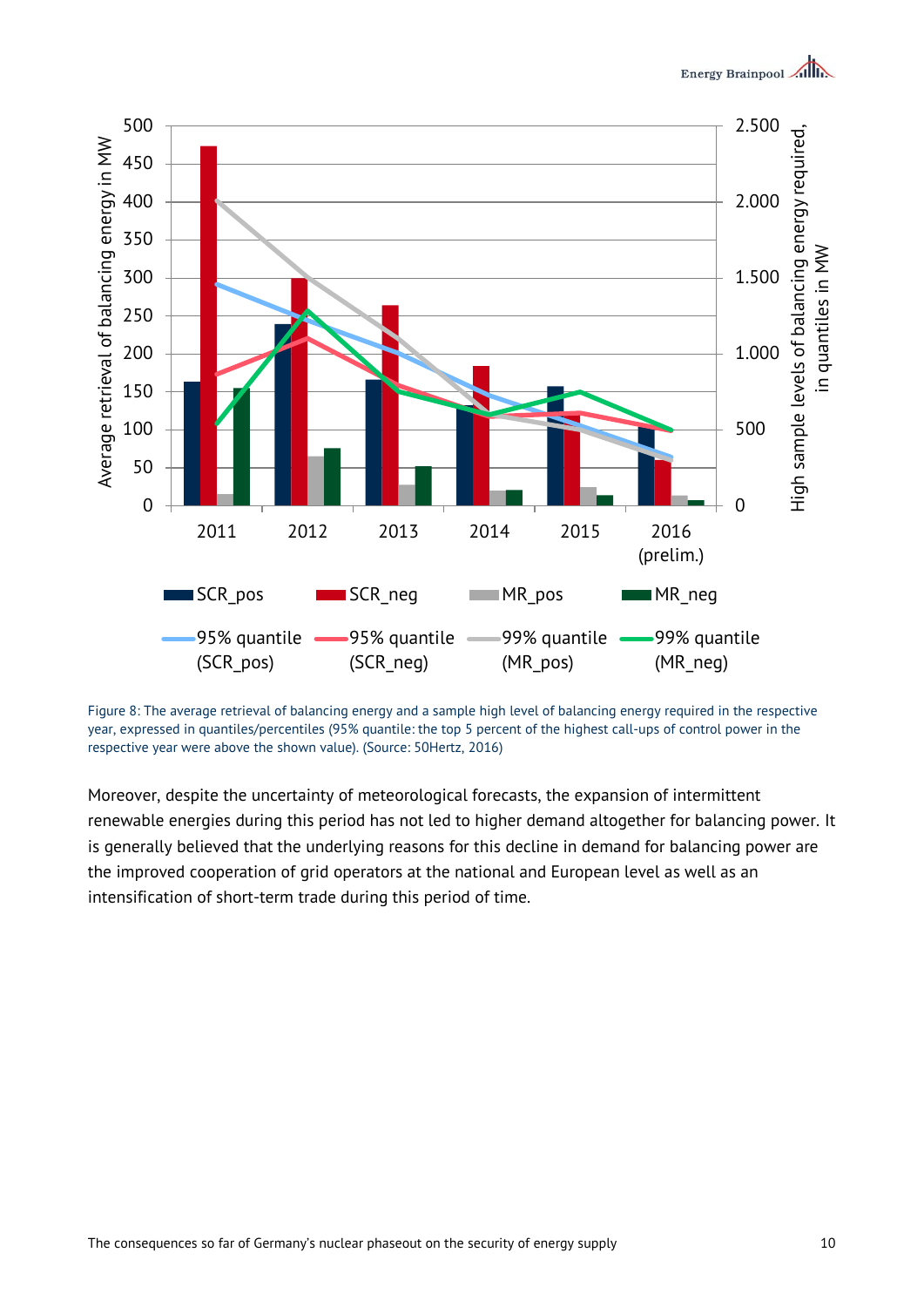# **CONCLUSION**

 $\overline{a}$ 

This brief analysis has examined the impact of Germany's nuclear phaseout on the security of supply in the country. In the period of time from 2011 until now, nine nuclear power plant reactors with a total installed capacity of 9.7 GW, a figure representing more than 10 percent of the volume of Germany's peak demand for electricity, have been irrevocably shut down. At the same time, the share of renewable energies in electricity consumption has risen from 20.4 percent (2011) to an estimated 31.6 percent (2015). Three indicators of supply security,

- the System Average Interruption Duration Index (SAIDI),
- **quaranteed capacity, and**
- **demand for balancing power.**

show that in the same period, despite the nuclear phaseout and the growing proportion of renewable energies in the system, there is a consistently high if not increasing level of supply security. Even in extreme situations, such as the solar eclipse on 20 March 2015, when power generation from photovoltaics fluctuated (production gradients), which is normally expected only for significantly higher shares of renewable energy, the security of supply was ensured.<sup>7</sup>

The above indicators show that a high level of supply security has been maintained so far during the nuclear phaseout at the same time that power production from renewable energy sources has increased. However, to this end a number of other measures have been necessary, in particular the expansion, reinforcement and intelligent control (smart grid) of the electricity network regarding transmission and distribution, and the changing operational behaviour of power producers and power consumers that is illustrated in the strengthening of short-term electricity trading and the adjustment of electricity consumption to the available supply of renewable energies (demand-side management). Exactly how these measures have contributed in detail to ensuring supply security, and which specific share they have addressed, needs further investigation.

Further options for making the electricity market more flexible through the consistent introduction of demand-side management, short-term storage (batteries) and long-term storage (power-to-gas) play a key role in adjusting the electricity system to accommodate a high share of renewable energies and simultaneously maintain a high level of security of supply. Parallel to making the energy system more flexible, the grid, originally designed for large and centralised power plants, must be adapted to meet the challenges of an increasingly smaller and decentralized structure of renewable power production with changing geographical distribution.

If this transformation of the energy system is to be successful in a market economy and thereby utilise the synergies of a common European domestic market, regulatory frameworks at national and European levels must be correspondingly adapted. The roadmap for transforming the electricity market is described in the White Paper on "An electricity market for Germany's energy transition" (BMWi 2015a) and the transformation process has already begun with a reform of Germany's energy laws in the form of the Electricity Market Act and the Act on the Digitisation of the Energy Transition.

The consequences so far of Germany's nuclear phaseout on the security of energy supply The consequences so far of Germany's nuclear phaseout on the security of energy supply

 $^7$  After the eclipse began, electricity generation from photovoltaics dropped by 11 GW within an hour. When the eclipse ended, power production rose again by 18 GW within one-and-a-half hours (Energy Brainpool, 2015).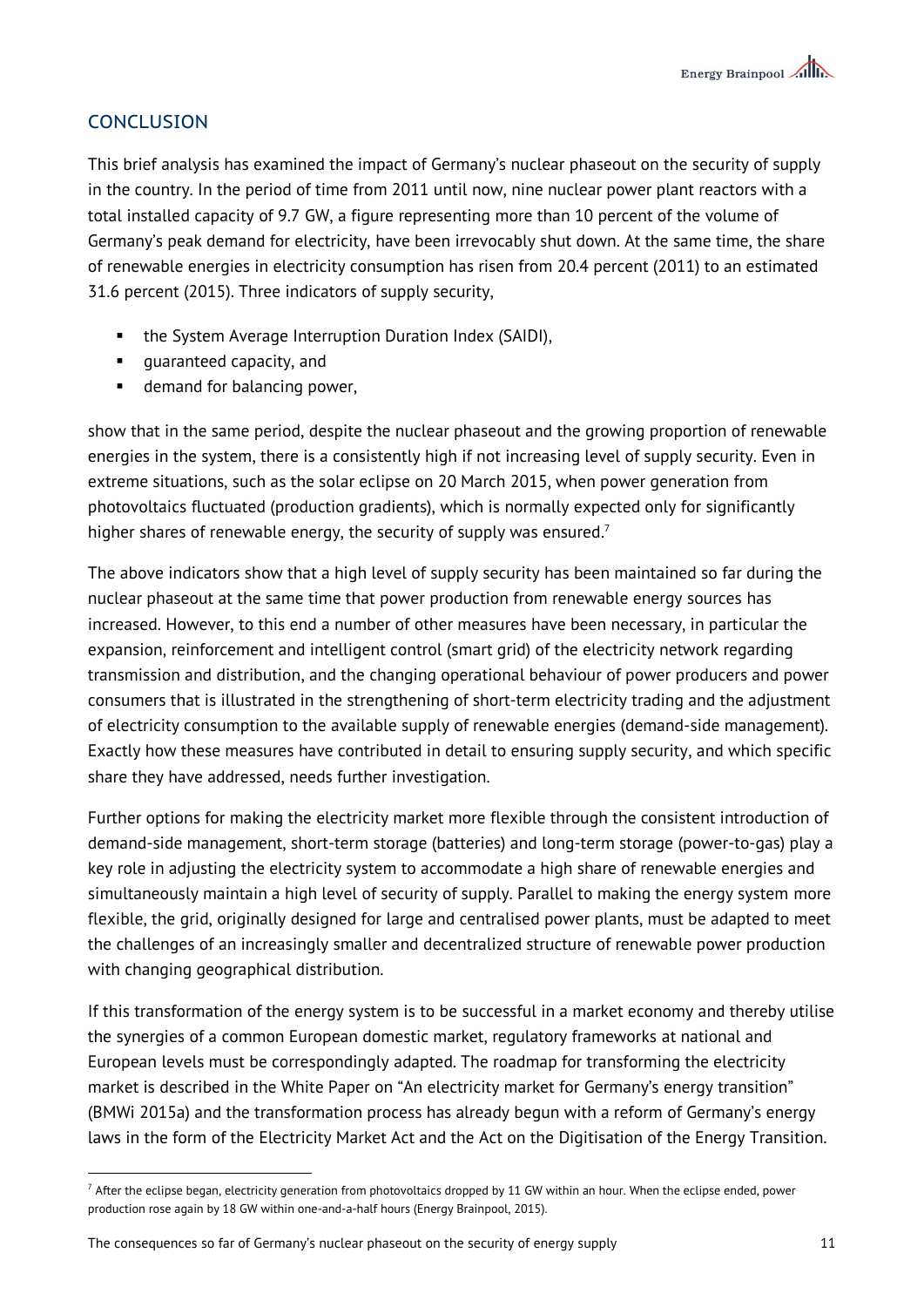At the European level, the Joint Declaration for Regional Cooperation on Security of Electricity Supply in the Framework of the Internal Energy Market was signed on 8 June 2015 by the so-called "12 electricity neighbours" (BMWi 2015b). The agreed goal of this declaration is the joint cooperation of these countries on making supply and demand flexible, both in grid expansion and the security of supply. In the course of the energy revolution, it is important to consistently continue with and further develop the measures which have already been initiated.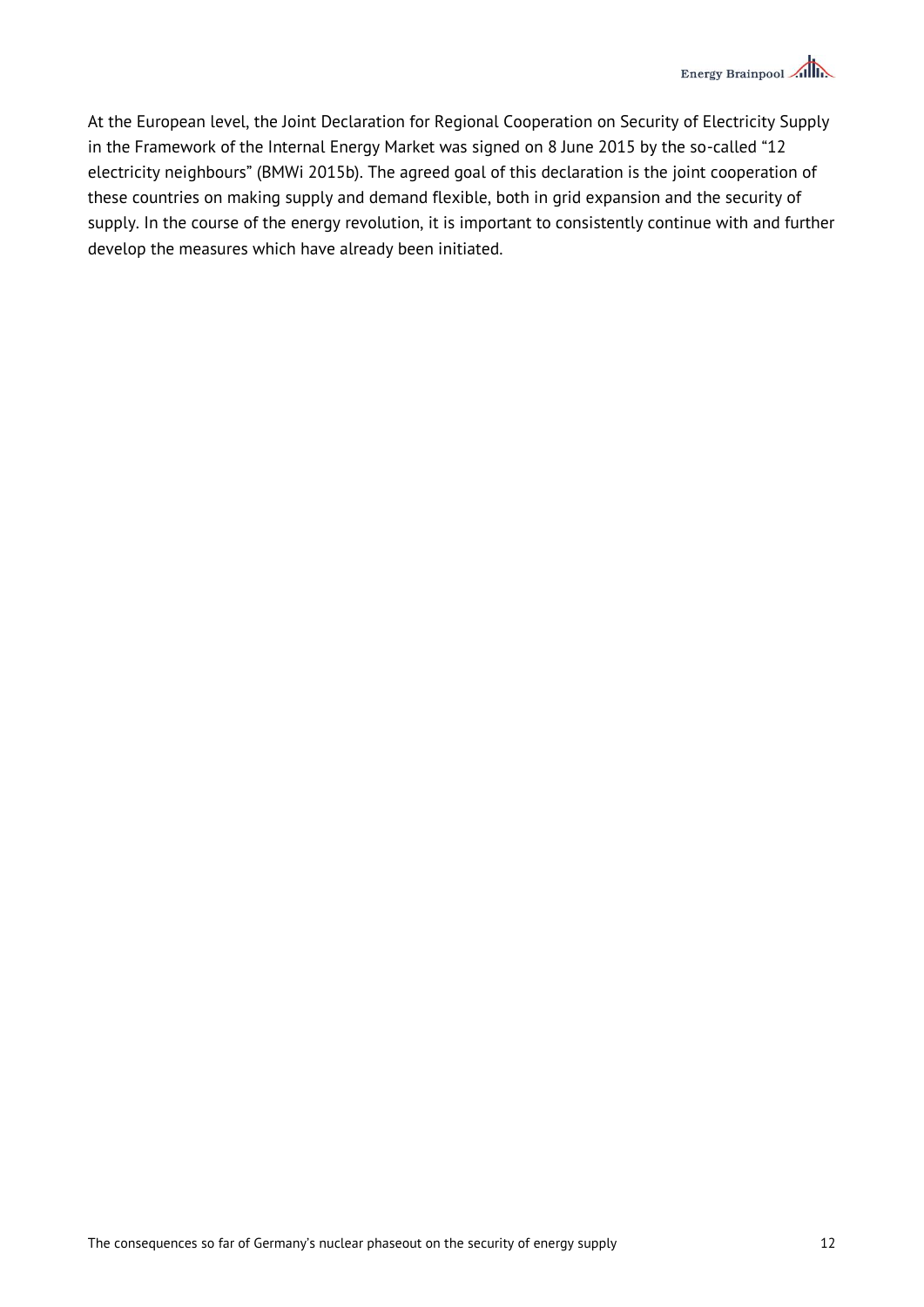# **SOURCES**

50Hertz (2016): Regelenergie [Balancing], [online]<http://www.50hertz.com/de/Maerkte/Regelenergie/> [accessed on 11 August 2016].

AG Energiebilanzen (2016): Stromerzeugung nach Energieträgern 1990 - 2015 [Power Production According to Energy Sources, from 1990 to 2015] (2 August 2016), [online] [http://www.ag](http://www.ag-energiebilanzen.de/index.php?article_id=29&fileName=20160802_brd_stromerzeugung1990-2015.pdf)[energiebilanzen.de/index.php?article\\_id=29&fileName=20160802\\_brd\\_stromerzeugung1990-2015.pdf](http://www.ag-energiebilanzen.de/index.php?article_id=29&fileName=20160802_brd_stromerzeugung1990-2015.pdf) [accessed on 18 August 2016].

BMWi Bundesministerium für Wirtschaft und Energie (2014): Ein Strommarkt für die Energiewende [An Electricity Market for the Energy Transition], [online] <http://www.bmwi.de/DE/Mediathek/publikationen,did=666660.html> [accessed on 11 August 2016].

BMWi Bundesministerium für Wirtschaft und Energie (2015): Versorgungsqualität in Deutschland steigt [The Quality of Supply Is Increasing in Germany], [online] [https://www.bmwi](https://www.bmwi-energiewende.de/EWD/Redaktion/Newsletter/2015/16/Meldung/infografik-versorgungsqualitaet.html)[energiewende.de/EWD/Redaktion/Newsletter/2015/16/Meldung/infografik-versorgungsqualitaet.html](https://www.bmwi-energiewende.de/EWD/Redaktion/Newsletter/2015/16/Meldung/infografik-versorgungsqualitaet.html) [accessed on 11 August 2016].

BMWi Bundesministerium für Wirtschaft und Energie (2015a): Ein Strommarkt für die Energiewende (Weißbuch) [An Electricity Market for Germany's Energy Transition (White Paper)], [online] [http://www.bmwi.de/BMWi/Redaktion/PDF/Publikationen/weissbuch,property=pdf,bereich=bmwi2012,](http://www.bmwi.de/BMWi/Redaktion/PDF/Publikationen/weissbuch,property=pdf,bereich=bmwi2012,sprache=de,rwb=true.pdf) [sprache=de,rwb=true.pdf](http://www.bmwi.de/BMWi/Redaktion/PDF/Publikationen/weissbuch,property=pdf,bereich=bmwi2012,sprache=de,rwb=true.pdf) [accessed on 26 August 2016].

BMWi Bundesministerium für Wirtschaft und Energie (2015b): Pressemitteilung: Gabriel: Zeitenwende bei der Strom-Versorgungssicherheit - 12 Nachbarstaaten wollen Versorgungssicherheit künftig europäisch denken [Press release titled "Minister Gabriel: New Era for Secure Electricity Supply - 12 Neighbouring States Want to Start Considering Energy Security as a European Issue"], [online] <http://www.bmwi.de/DE/Presse/pressemitteilungen,did=713064.html> [accessed on 16 August 2016].

BNetzA Bundesnetzagentur (2013): Weiterhin große Zuverlässigkeit in der Stromversorgung [The Power Supply Continues to Be Highly Reliable], [online] [http://www.bundesnetzagentur.de/SharedDocs/Pressemitteilungen/DE/2013/130919SAIDIZuverlaessi](http://www.bundesnetzagentur.de/SharedDocs/Pressemitteilungen/DE/2013/130919SAIDIZuverlaessigkeitStromversorgung.html) [gkeitStromversorgung.html](http://www.bundesnetzagentur.de/SharedDocs/Pressemitteilungen/DE/2013/130919SAIDIZuverlaessigkeitStromversorgung.html) [accessed on 18 August 2016].

BNetzA Bundesnetzagentur (2015): Versorgungsqualität - SAIDI-Werte 2006-2014 [SAIDI Values from 2006 to 2014], [online]

[http://www.bundesnetzagentur.de/DE/Sachgebiete/ElektrizitaetundGas/Unternehmen\\_Institutionen/V](http://www.bundesnetzagentur.de/DE/Sachgebiete/ElektrizitaetundGas/Unternehmen_Institutionen/Versorgungssicherheit/Stromnetze/Versorgungsqualitaet/Versorgungsqualitaet-node.html) [ersorgungssicherheit/Stromnetze/Versorgungsqualitaet/Versorgungsqualitaet-node.html](http://www.bundesnetzagentur.de/DE/Sachgebiete/ElektrizitaetundGas/Unternehmen_Institutionen/Versorgungssicherheit/Stromnetze/Versorgungsqualitaet/Versorgungsqualitaet-node.html) [accessed on 11 August 2016].

BNetzA Bundesnetzagentur (2015a): Qualität der Stromversorgung 2014 höher als in den Vorjahren [The Quality of Power Supply in 2014 Was Higher Than in Previous Years], [online] [http://www.bundesnetzagentur.de/SharedDocs/Pressemitteilungen/DE/2015/150820\\_SAIDI\\_Strom.ht](http://www.bundesnetzagentur.de/SharedDocs/Pressemitteilungen/DE/2015/150820_SAIDI_Strom.html) [ml](http://www.bundesnetzagentur.de/SharedDocs/Pressemitteilungen/DE/2015/150820_SAIDI_Strom.html) [accessed on 11 August 2016].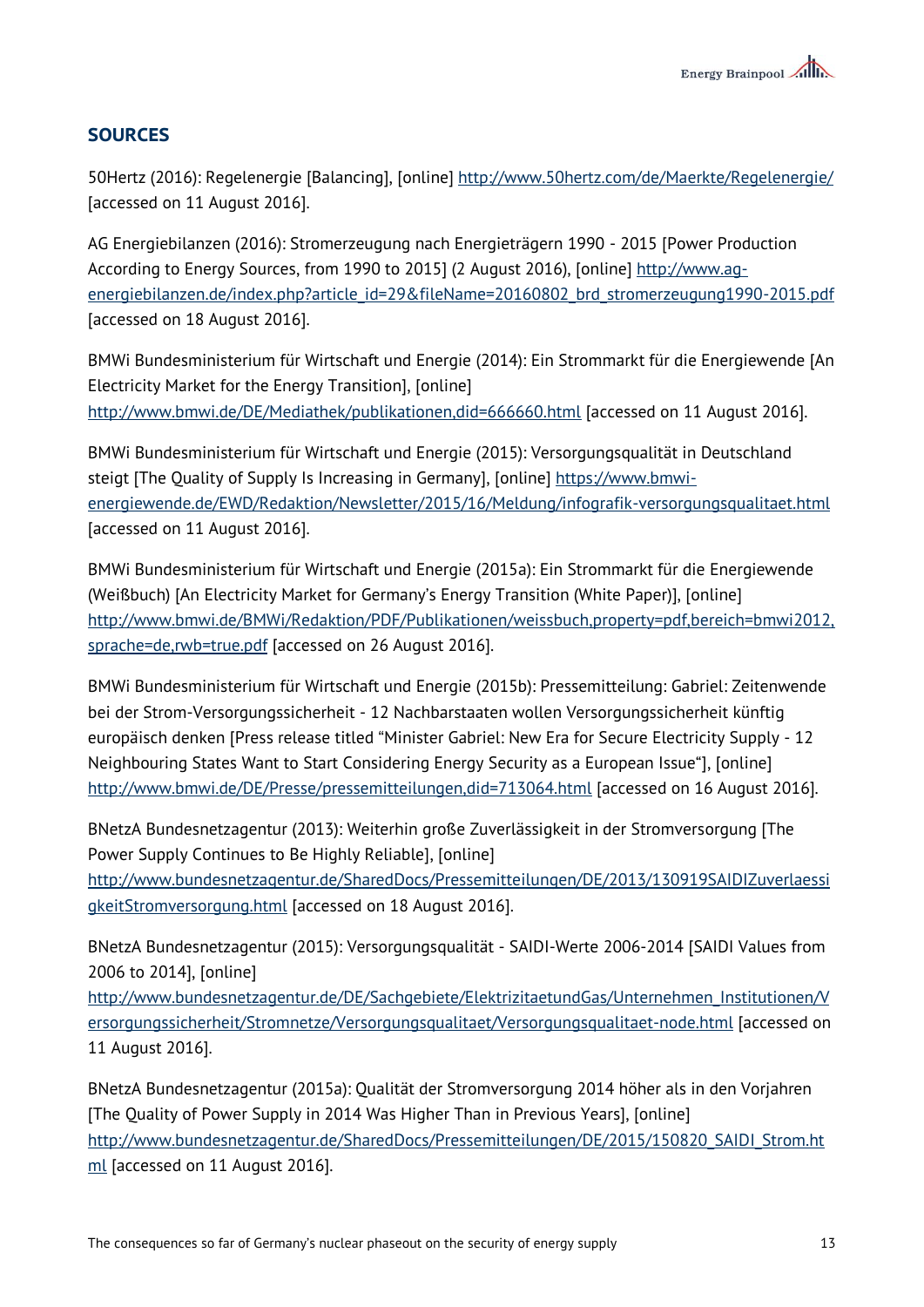CEER Council of European Energy Regulators (2015): CEER Benchmarking Report 5.2 on the Continuity of Electricity Supply, [online]

[http://www.ceer.eu/portal/page/portal/EER\\_HOME/EER\\_PUBLICATIONS/CEER\\_PAPERS/Electricity/Tab](http://www.ceer.eu/portal/page/portal/EER_HOME/EER_PUBLICATIONS/CEER_PAPERS/Electricity/Tab4/C14-EQS-62-03_BMR-5-2_Continuity%20of%20Supply_20150127.pdf) [4/C14-EQS-62-03\\_BMR-5-2\\_Continuity%20of%20Supply\\_20150127.pdf](http://www.ceer.eu/portal/page/portal/EER_HOME/EER_PUBLICATIONS/CEER_PAPERS/Electricity/Tab4/C14-EQS-62-03_BMR-5-2_Continuity%20of%20Supply_20150127.pdf) [accessed on 18 August 2016].

Energy Brainpool (2015): Whitepaper - Auswirkungen der Sonnenfinsternis am 20. März 2015 auf die deutschen Strommärkte [White Paper: Effects of the Solar Eclipse on 20 March 2015 on Germany's Electricity Markets], [online]<http://www.energybrainpool.com/services/white-paper.html> [accessed on 18 August 2016].

Energy Brainpool/Fraunhofer IWES (2015): Strommarkt-Flexibilisierung – Hemmnisse und Lösungskonzepte [Making the Electricity Market More Flexible – Barriers and Solutions], [online] <http://www.energybrainpool.com/services/studienverzeichnis.html> [accessed on 11 August 2016].

ENTSO-E (2016): Summer Outlook & Winter Review 2015/2016, [online] [https://www.entsoe.eu/Documents/Publications/SDC/Winter\\_Outlook\\_15-16-REPORT\\_web.pdf](https://www.entsoe.eu/Documents/Publications/SDC/Winter_Outlook_15-16-REPORT_web.pdf) [accessed on 11 August 2016].

Europäische Kommission (2016): Mitteilung der Kommission (Hinweisendes Nuklearprogramm) - Vorlage gemäß Artikel 40 des Euratom-Vertrags zur Stellungnahme durch den Europäischen Wirtschafts- und Sozialausschuss [Communication from the Commission (Nuclear Illustrative Programme) - presented pursuant to Article 40 of the Euratom Treaty for the opinion by the European Economic and Social Committee] {SWD(2016) 102 final}, [online] <https://ec.europa.eu/transparency/regdoc/rep/1/2016/DE/1-2016-177-DE-F1-1.PDF> [accessed on 23 August 2016].

Europäische Kommission (2016a): EU Reference Scenario 2016 – Energy transport and GHG emissions – Trend to 2050, [online]

<https://ec.europa.eu/energy/sites/ener/files/documents/referencescenario2016report.pdf> [accessed on 18 August 2016].

IAEA Power Reactor Information System (2015): Country Statistics: Germany, [online] <https://www.iaea.org/PRIS/CountryStatistics/CountryDetails.aspx?current=DE> [accessed on 11 August 2016].

Pester Llyod (2015): Plündern unter Geheimhaltung: Infos zu AKW-Ausbau in Ungarn 30 Jahre unter Verschluss [Looting in Secrecy: Information on the Expansion of Nuclear Power Plants in Hungary Kept under Lock and Key], [online]

<http://www.pesterlloyd.net/html/1510akwpaks30jahreverschluss.html> [accessed on 26 August 2016].

Prognos AG (2015): Versorgungssicherheit europäisch denken [Thinking European on the Security of the Electricity Supply], [online] [http://www.weltenergierat.de/08062015-studie-des-weltenergierat](http://www.weltenergierat.de/08062015-studie-des-weltenergierat-deutschland-zeigt-versorgungssicherheit-europaeisch-denken-lohnt-sich/)[deutschland-zeigt-versorgungssicherheit-europaeisch-denken-lohnt-sich/](http://www.weltenergierat.de/08062015-studie-des-weltenergierat-deutschland-zeigt-versorgungssicherheit-europaeisch-denken-lohnt-sich/) [accessed on 11 August 2016].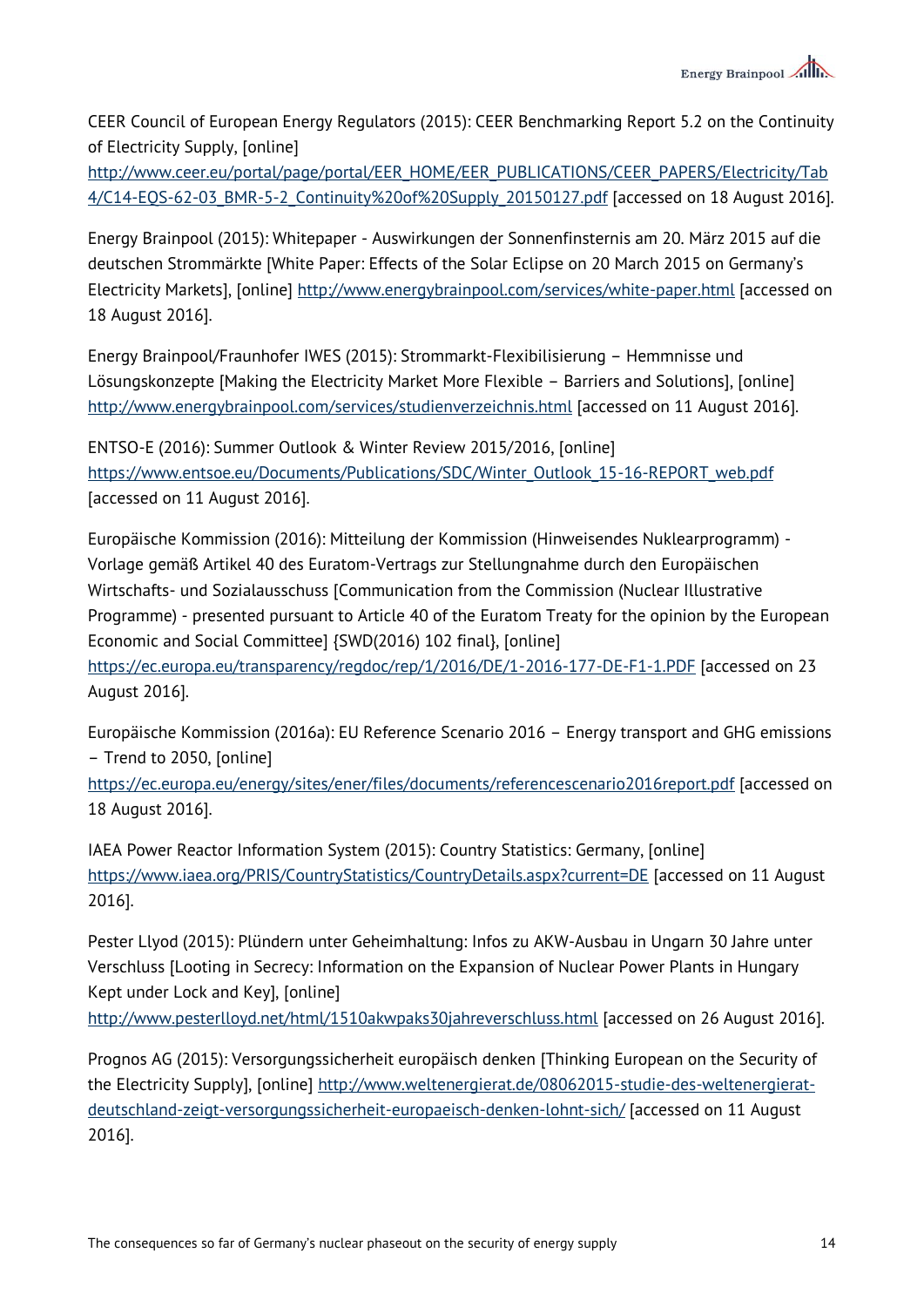

Tagesschau (2016): Rückzieher vom Atomausstieg – Schweden will doch wieder Kernenergie [Backing Down from Nuclear Phaseout – Sweden Wants to Return to Nuclear Energy], [online] <http://www.tagesschau.de/ausland/schweden-atomausstieg-101.html> [accessed on 22 August 2016].

The Telegraph (2016): New Hinkley Point Nuclear Plant in Doubt as Government Delays Decision Despite EDF Approval for £18bn Project, [online]

[http://www.telegraph.co.uk/business/2016/07/28/green-light-for-hinkley-point-as-new-18bn-nuclear](http://www.telegraph.co.uk/business/2016/07/28/green-light-for-hinkley-point-as-new-18bn-nuclear-plant-approved/)[plant-approved/](http://www.telegraph.co.uk/business/2016/07/28/green-light-for-hinkley-point-as-new-18bn-nuclear-plant-approved/) [accessed on 26 August 2016].

ÜNB Übertragungsnetzbetreiber (2014): Bericht der deutschen Übertragungsnetzbetreiber zur Leistungsbilanz 2014 nach EnWG § 12 Abs. 4 und 5 [Report from Germany's TSOs on balancing power in 2014 according to German legislation on energy], [online] <http://www.bmwi.de/DE/Mediathek/publikationen,did=670532.html> [accessed on 11 August 2016].

ÜNB Übertragungsnetzbetreiber (2015): Netzentwicklungsplan Strom 2025 [The Grid Development Plan 2025], [online]<http://www.netzentwicklungsplan.de/content/der-netzentwicklungsplan-0> [accessed on 11 August 2016].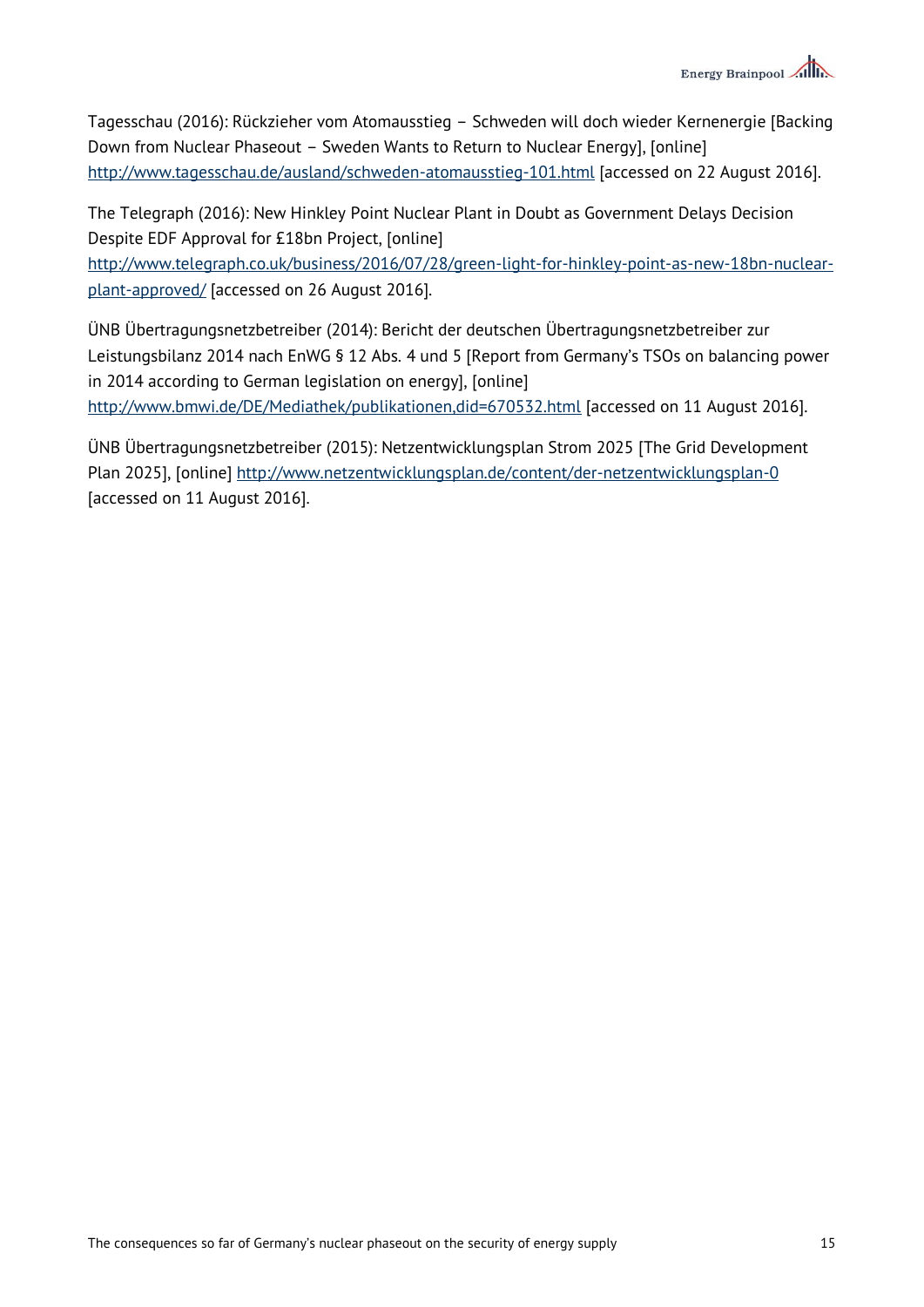### **ABOUT ENERGY BRAINPOOL**

Energy Brainpool is the independent market specialist for the energy sector, with a focus on the electricity and energy trade in Europe. Our expertise includes **analysis**, forecasting and modelling of energy markets and prices, scientific and practice-oriented studies, **individual consulting** as well as **training** for the energy sector.

Energy Brainpool combines knowledge and competence with practical experience in the fields of controllable and intermittent energy sources.

Energy Brainpool's expertise and comprehensive services are mirrored in its customer portfolio which is made up of many renowned companies and clients: As a consultant, Energy Brainpool works out the yearly price-components of the EEG apportionment surcharge for the four large Transmission System Operators in Germany and conducts studies on topics such as the electricity market design for market participants as well as for different government departments and regulators. Energy Brainpool also consults the Federal Ministry for Economic Affairs and Energy (BMWi) about the further development of the electricity market. Energy Brainpool also trains and certifies traders for the European Energy Exchange (EEX). Energy Brainpool offers regular training courses for (inter-)national energy suppliers and service companies, banks, investors and energy traders.

#### OUR PHILOSOPHY

Neutrality, independence, reliability and a comprehensive understanding of the energy sector and energy markets – these are the basics for implementing optimal solutions to the challenges in a changing market. As a competent partner, we offer combined services to handle all issues of the energy trade under one roof. Our services are shaped by your needs and combine our expertise in the fields of analysis, consultancy and training for your future business success.

### INDIVIDUAL PRODUCTS AND SERVICES

With our comprehensive service concept, we are able to support our customers in the fields of policy, finance, strategy and organisation. We accompany our customers throughout all phases of the solution process – from scientific analysis, individual consulting and development of the ideal strategy and required tools to practical realisation as well as staff and management training.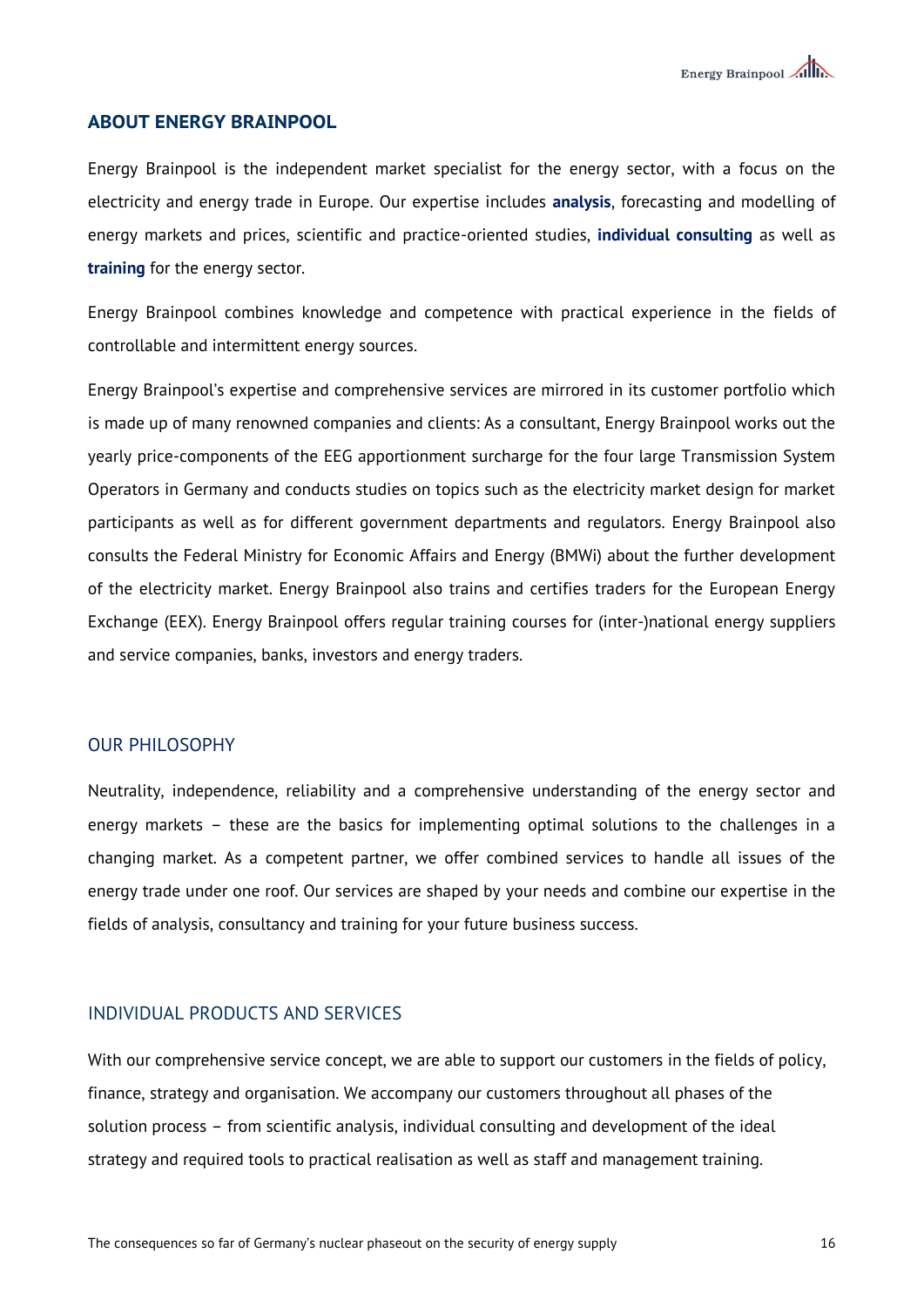### **Analysis**

Our fundamental energy market model Power2Sim models energy prices and scenarios until 2050. Our spot price forecast serves as a short-term forecast for trading and dispatching. Constant observation of the market as well as inside knowledge helps us to optimise our analysis models and project current trends.

### **Consulting**

As market specialists we offer strategic and operative consulting for the energy sector. Our strength lies in the areas of market transformation with increasing levels of renewables, in Germany's energy transition, as well as in trading, portfolio and risk management. We enable our customers to adapt and to grow in this changing market environment.

#### **Training**

In individual training, seminars and workshops, we deliver our manifold knowledge of and insights into the energy sector. We offer in-house seminars, e-learning courses, practice-oriented simulation games for the energy trade as well as specialised events and conferences.